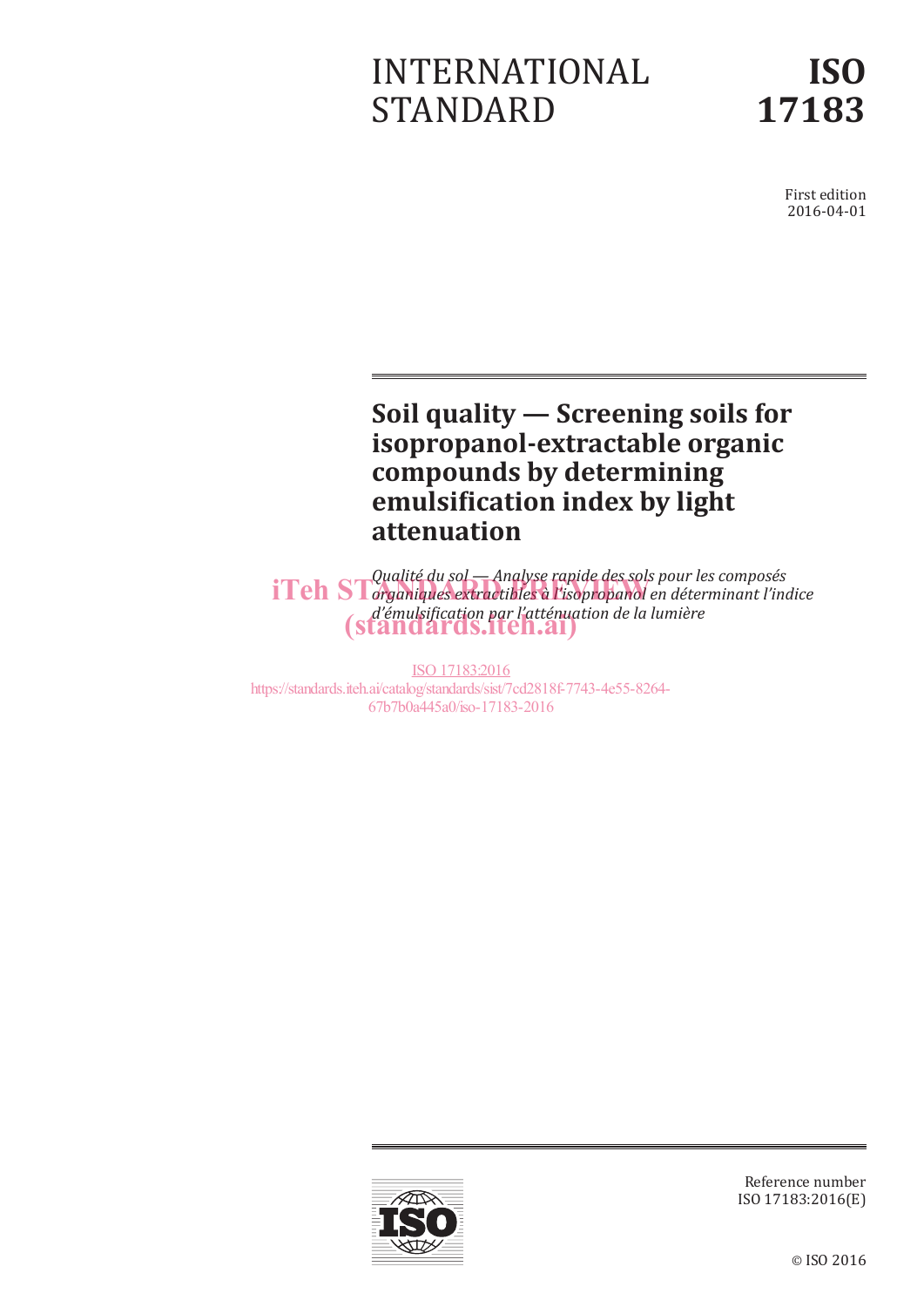## iTeh STANDARD PREVIEW (standards.iteh.ai)

ISO 17183:2016 https://standards.iteh.ai/catalog/standards/sist/7cd2818f-7743-4e55-8264- 67b7b0a445a0/iso-17183-2016



© ISO 2016, Published in Switzerland

All rights reserved. Unless otherwise specified, no part of this publication may be reproduced or utilized otherwise in any form or by any means, electronic or mechanical, including photocopying, or posting on the internet or an intranet, without prior written permission. Permission can be requested from either ISO at the address below or ISO's member body in the country of the requester.

ISO copyright office Ch. de Blandonnet 8 • CP 401 CH-1214 Vernier, Geneva, Switzerland Tel. +41 22 749 01 11 Fax +41 22 749 09 47 copyright@iso.org www.iso.org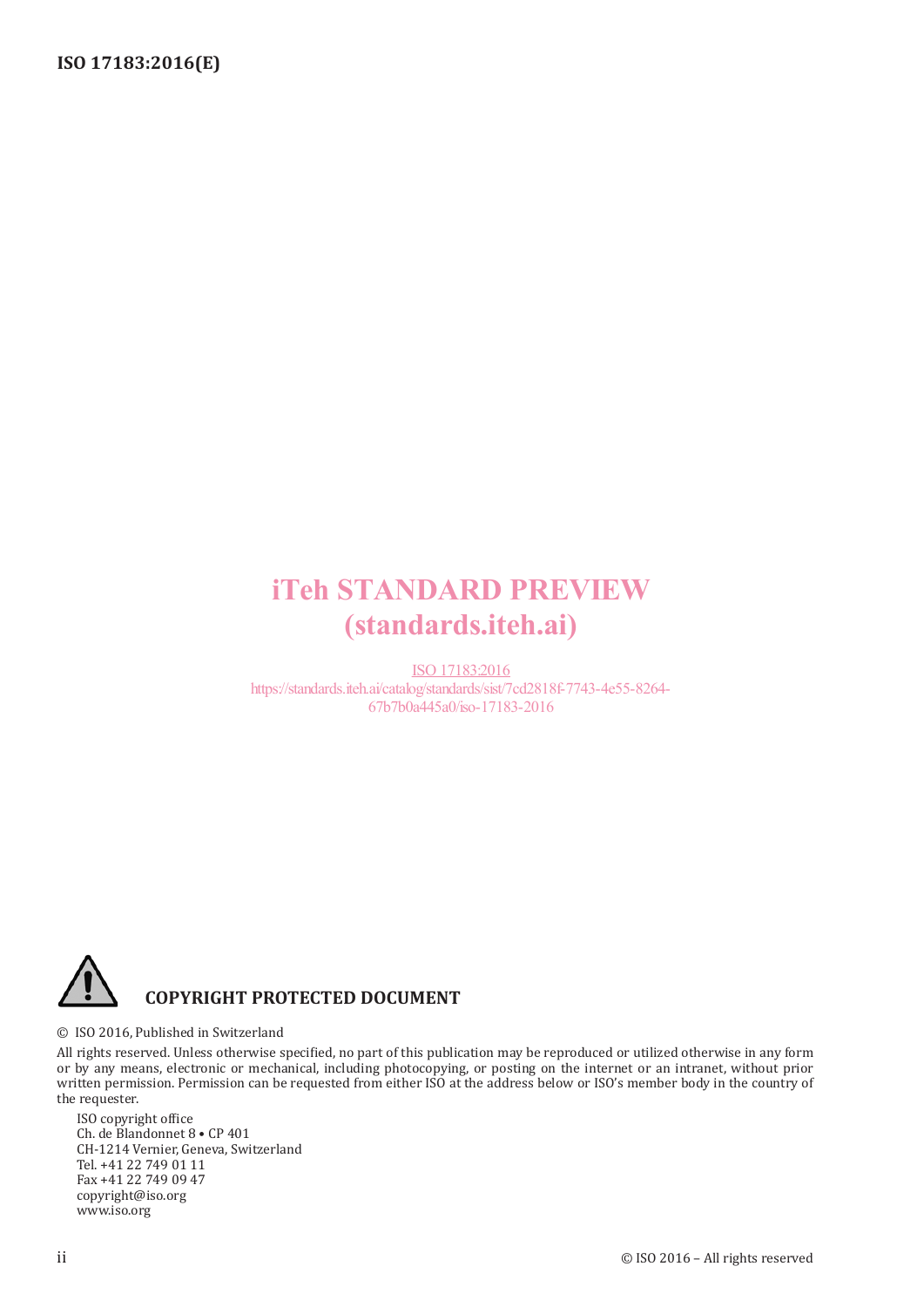Page

### **Contents**

| 1                |                                                                                                                         |  |
|------------------|-------------------------------------------------------------------------------------------------------------------------|--|
| $\overline{2}$   |                                                                                                                         |  |
| 3                |                                                                                                                         |  |
| $\boldsymbol{4}$ | <u>Principle 2014</u><br>4.1<br>4.2                                                                                     |  |
| 5                |                                                                                                                         |  |
| 6                |                                                                                                                         |  |
| 7                | Procedure 3<br>7.1<br>7.2<br>Sample preparation <b>Manual According to the Contract Official</b> 3<br>7.3<br>7.4<br>7.5 |  |
| 8                | Quality assurance (QA) and quality control (QC)<br>Test report<br>Teh STANDARD PREVIEW<br>4                             |  |
| 9                |                                                                                                                         |  |
|                  | Annex A (informative) Examples of furbidity indexes for various kinds of organic compounds 6                            |  |
|                  | Annex C (informative) Results on an interlatoratory test for determination of an                                        |  |
|                  |                                                                                                                         |  |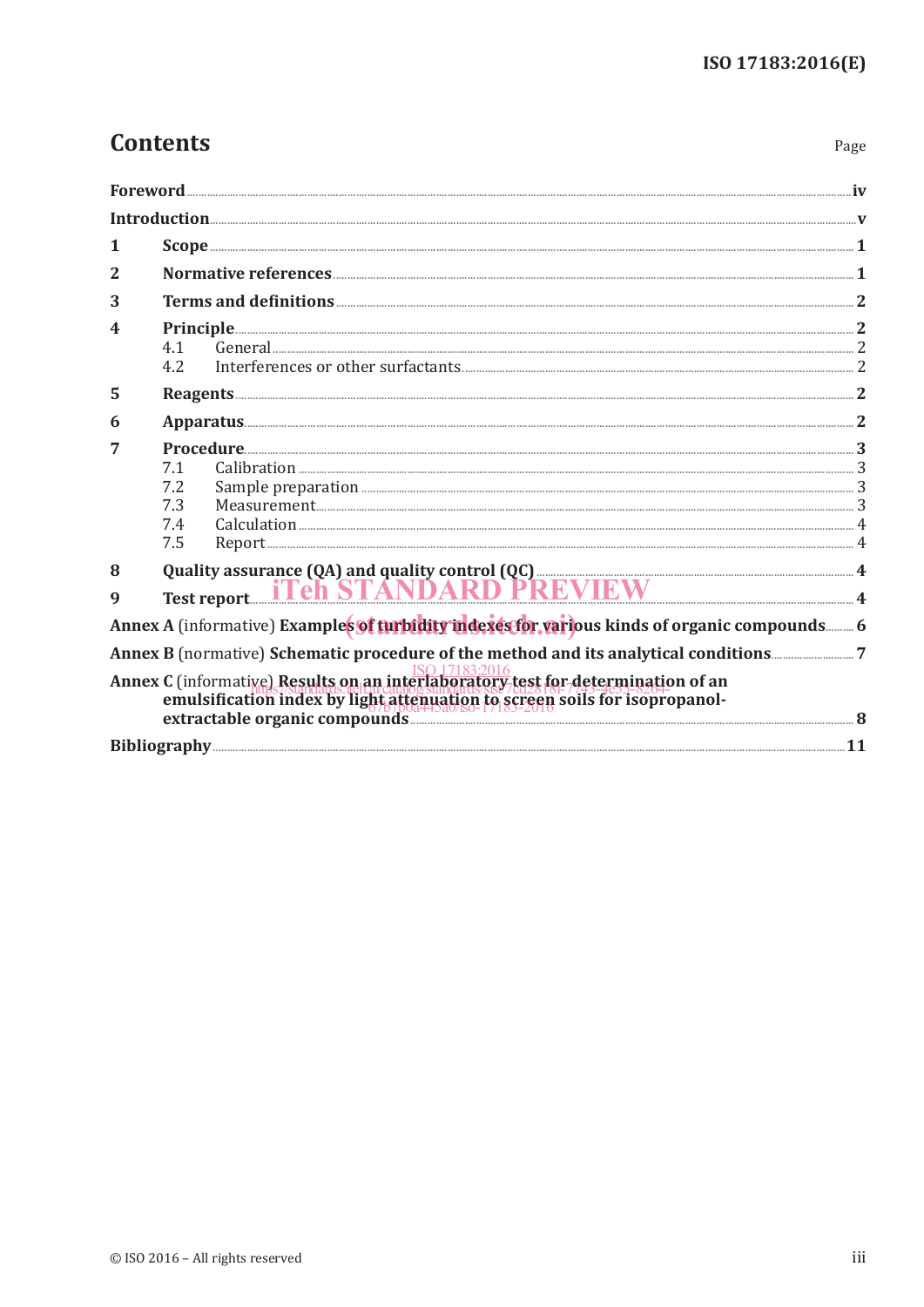### **Foreword**

ISO (the International Organization for Standardization) is a worldwide federation of national standards bodies (ISO member bodies). The work of preparing International Standards is normally carried out through ISO technical committees. Each member body interested in a subject for which a technical committee has been established has the right to be represented on that committee. International organizations, governmental and non-governmental, in liaison with ISO, also take part in the work. ISO collaborates closely with the International Electrotechnical Commission (IEC) on all matters of electrotechnical standardization.

The procedures used to develop this document and those intended for its further maintenance are described in the ISO/IEC Directives, Part 1. In particular the different approval criteria needed for the different types of ISO documents should be noted. This document was drafted in accordance with the editorial rules of the ISO/IEC Directives, Part 2 (see www.iso.org/directives).

Attention is drawn to the possibility that some of the elements of this document may be the subject of patent rights. ISO shall not be held responsible for identifying any or all such patent rights. Details of any patent rights identified during the development of the document will be in the Introduction and/or on the ISO list of patent declarations received (see www.iso.org/patents).

Any trade name used in this document is information given for the convenience of users and does not constitute an endorsement.

For an explanation on the meaning of ISO specific terms and expressions related to conformity assessment, as well as information about ISO's adherence to the WTO principles in the Technical<br>Barriers to Trade (TBT) see the following URL: Foreword - Supplementary information Barriers to Trade (TBT) see the following URL: Foreword - Supplementary information

The committee responsible for this document is ISO/TC 190, *Soil quality*, Subcommittee SC 3, *Chemical* **Channel CO** *methods and soil characteristics*.

ISO 17183:2016 https://standards.iteh.ai/catalog/standards/sist/7cd2818f-7743-4e55-8264- 67b7b0a445a0/iso-17183-2016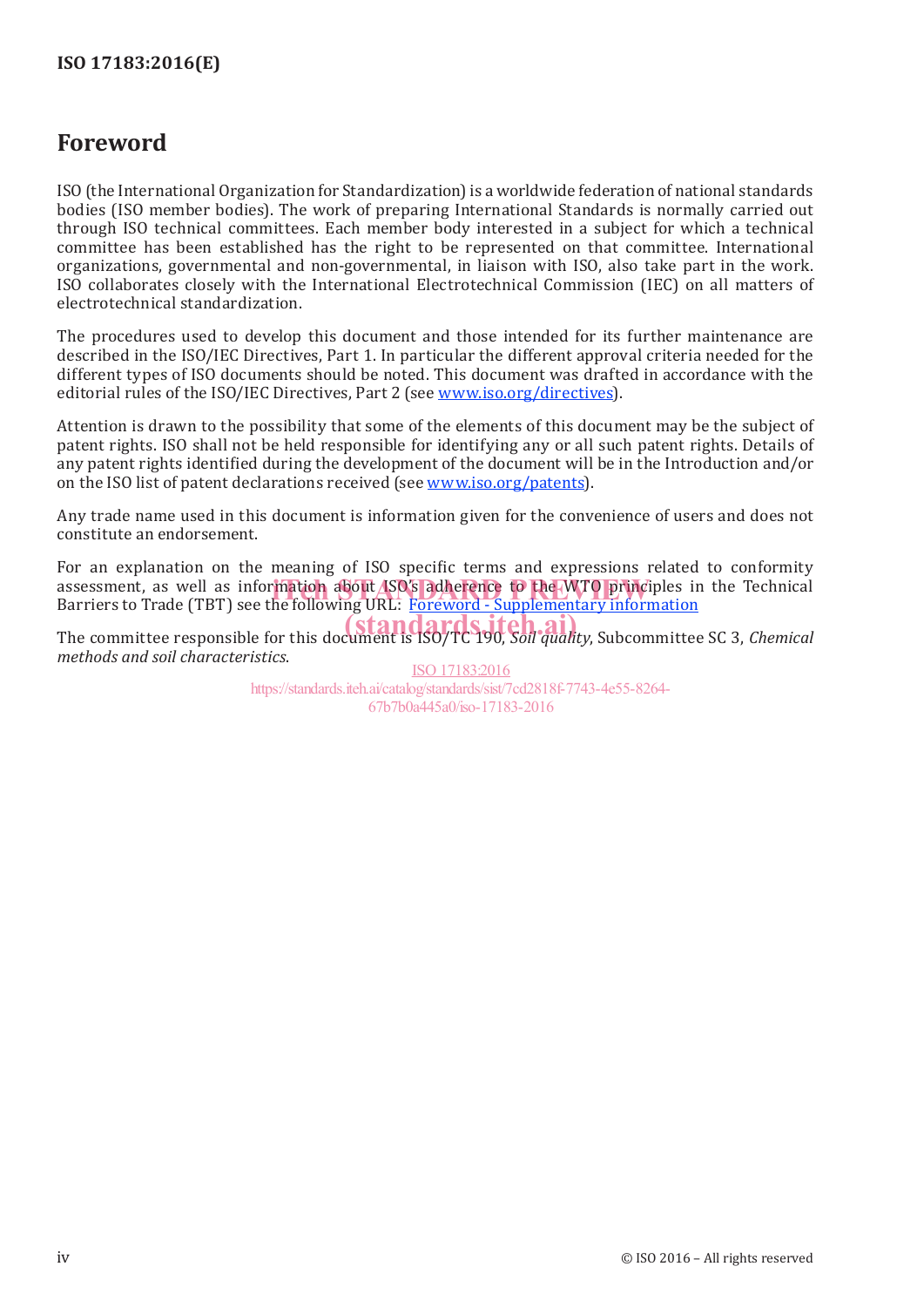### **Introduction**

Light attenuation due to light scattering/absorption by emulsions can be used to screen for a variety of isopropanol-extractable organic substances such as total petroleum hydrocarbons (TPH). This is one of the main organic contaminants of many contaminated land sites.

Petroleum hydrocarbons do not typically have many functional groups or contain any hetero-atoms that are easily detected in common analytical procedures. When the non-polar nature of organic compounds is targeted, as in this proposed method, turbidity/emulsification is produced by a number of organic compounds including BTEX (benzene, toluene, ethylbenzene and xylenes); PNAs (poly-nuclear aromatics); fuels; oils and greases that frequently are found at contaminated land sites.

This method can be used for screening soil samples to estimate the total amount of recoverable petroleum hydrocarbon contamination in soil including a wide range of fuels, oils, and greases. The emulsification approach in this method is incorporated to rapidly screen soil samples using a system calibrated with the organic substance present on the investigated site. If the contaminant is unknown, commercially available diesel oil can be used for calibration. This makes turbidity/emulsification analysis a very versatile analytical method that can be used on most hydrocarbon/non-polar organic substance spills without prior knowledge of the exact BTEX or PNA content or composition of the contaminant. This method is more sensitive to non-polar heavier organic compounds from jet fuel to oils and greases, but less sensitive to more volatile and lighter hydrocarbon fuels. A turbidity analysis assists the user in recognizing the contamination by non-polar organic compounds at a given site.

This International Standard describes the procedure for on-site soil screening of organic compounds This international standard describes the procedure for on site son sercening or or<br>using emulsification and light attenuation due to light scattering/absorption analysis.

### (standards.iteh.ai)

ISO 17183:2016 https://standards.iteh.ai/catalog/standards/sist/7cd2818f-7743-4e55-8264- 67b7b0a445a0/iso-17183-2016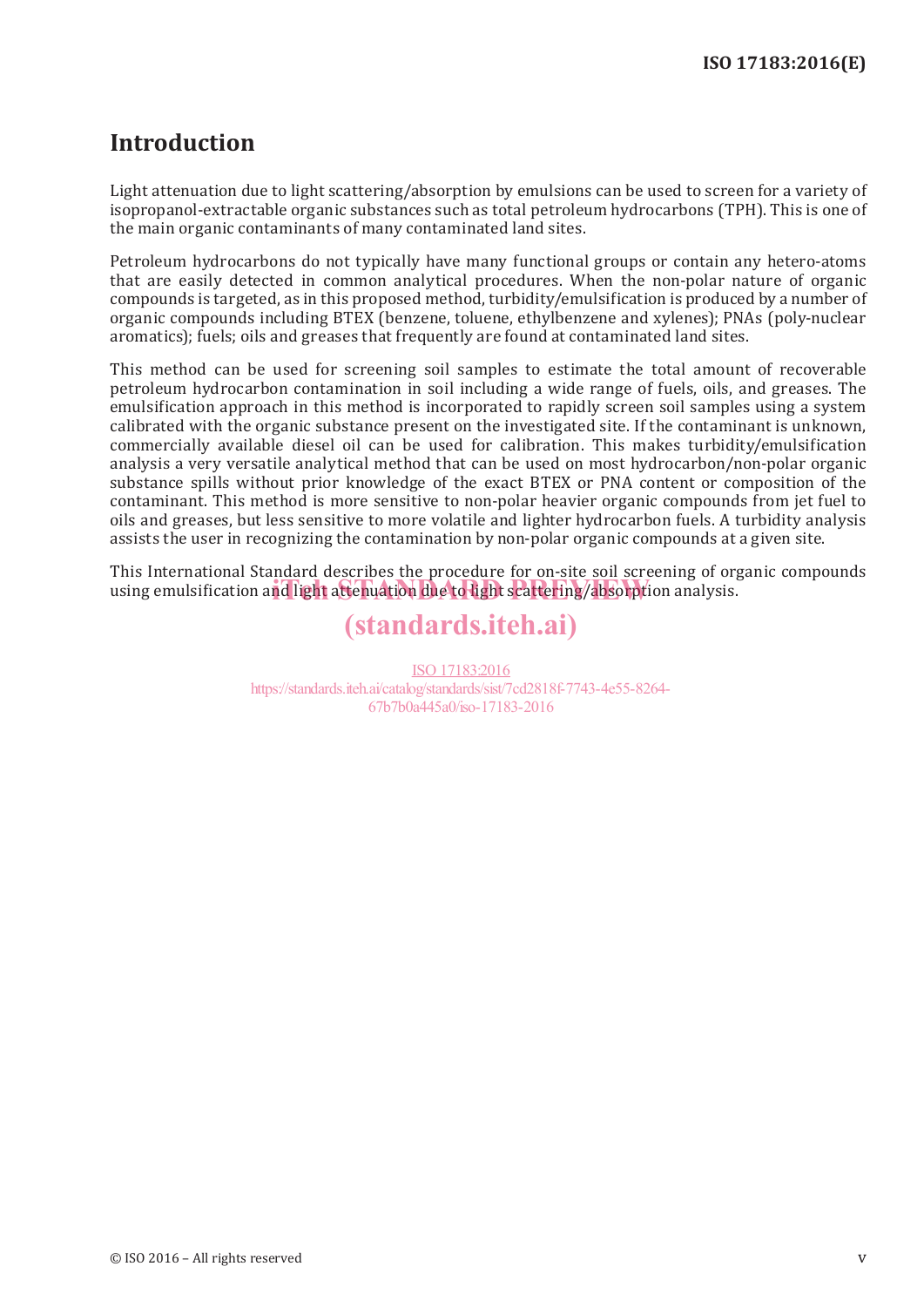## iTeh STANDARD PREVIEW (standards.iteh.ai)

ISO 17183:2016 https://standards.iteh.ai/catalog/standards/sist/7cd2818f-7743-4e55-8264- 67b7b0a445a0/iso-17183-2016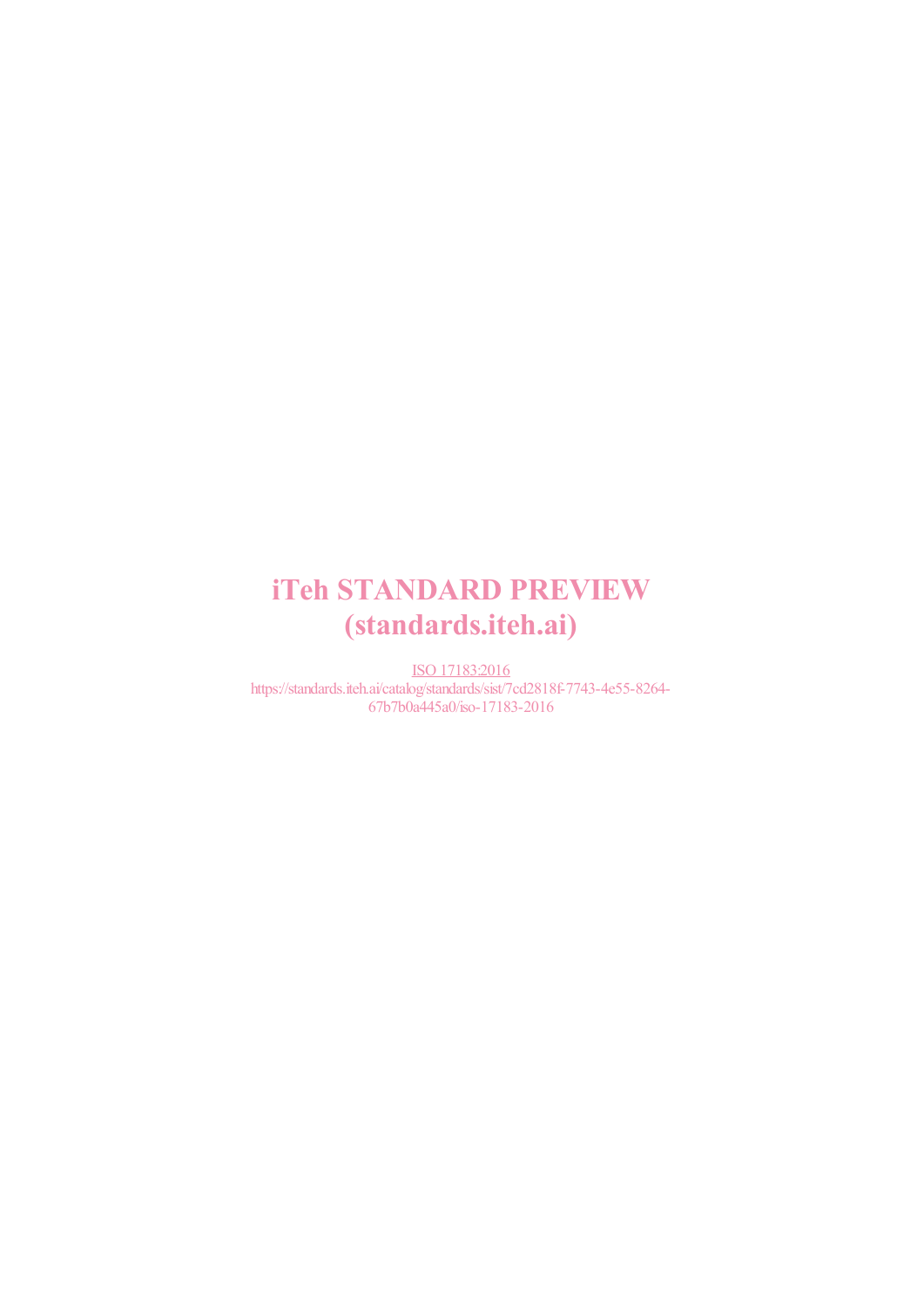### **Soil quality — Screening soils for isopropanol-extractable organic compounds by determining emulsification index by light attenuation**

#### **1 Scope**

This International Standard specifies the procedure to screen highly contaminated soils to detect organic compounds extractable with isopropanol, including a wide range of fuels, oils, and greases. The method is useful for finding hot spots. It is applicable both in laboratories and for site screening in the field. The working range is approximately 0,01 to 0,3 in absorbance units, corresponding to approximately 500 mg/kg to 10 000 mg/kg of isopropanol-extractable organic compounds in soil.

The light attenuation due to light scattering/absorption approach in this method is designed to quickly screen soil samples using calibration with the most appropriate substance(s) likely to be present on a given site to indicate the concentration levels.

This screening technique is applicable for a broad spectrum of organic compounds, mainly hydrocarbons. Organic compounds are a very broadly defined mixture of compounds, which show their own specific emulsification indices (see  $\frac{\text{Annex}}{\text{A}}$ ) and a gross emulsification index in a mixture sample, defined primarily by their insolubility in water. The more insoluble the compounds (e.g. non-polar compounds) compounds), the higher the response. Hydrocarbons are generally less-reactive and have little polarity. betermination of emulsification **indexes** uses their non-polar nature to detect organic compounds including a wide range of hydrocarbons from about Ce to about Ce including a wide range of hydrocarbons from about  $C_8$  to about  $C_{36}$ .

NOTE This method can also be applied to biological substances such as vegetable oils. https://standards.iteh.ai/catalog/standards/sist/7cd2818f-7743-4e55-8264-

This method is not applicable for determination of specific organic compounds or groups of compounds that may be part of a larger organic compound mixture. As with other screening techniques, it is advisable to confirm a certain percentage of both positive and negative test results, especially when near or above a regulatory action limit or when the presence of background or when interfering organic compounds such as surface active substances are suspected to be present.

This method does not address the evaporation of any volatile organic compound mixtures (i.e., gasoline) during sampling, preparation and detection. Although the screening method can be used for the quantitative detection of volatile hydrocarbons, it is not intended that the method be used for the quantitative determination of volatile petroleum hydrocarbons unless evaporation during sample handling is addressed; the response factor be appropriately corrected, or the method performance be demonstrated on real samples.

If emulsifiers or surface active substances (e.g. detergents) are present, significantly negatively-biased or false negative results can be obtained. If there is any evidence for the presence of surfactances in the soil, this method cannot be applied.

#### **2 Normative references**

The following documents, in whole or in part, are normatively referenced in this document and are indispensable for its application. For dated references, only the edition cited applies. For undated references, the latest edition of the referenced document (including any amendments) applies.

ISO 11074, *Soil quality — Vocabulary*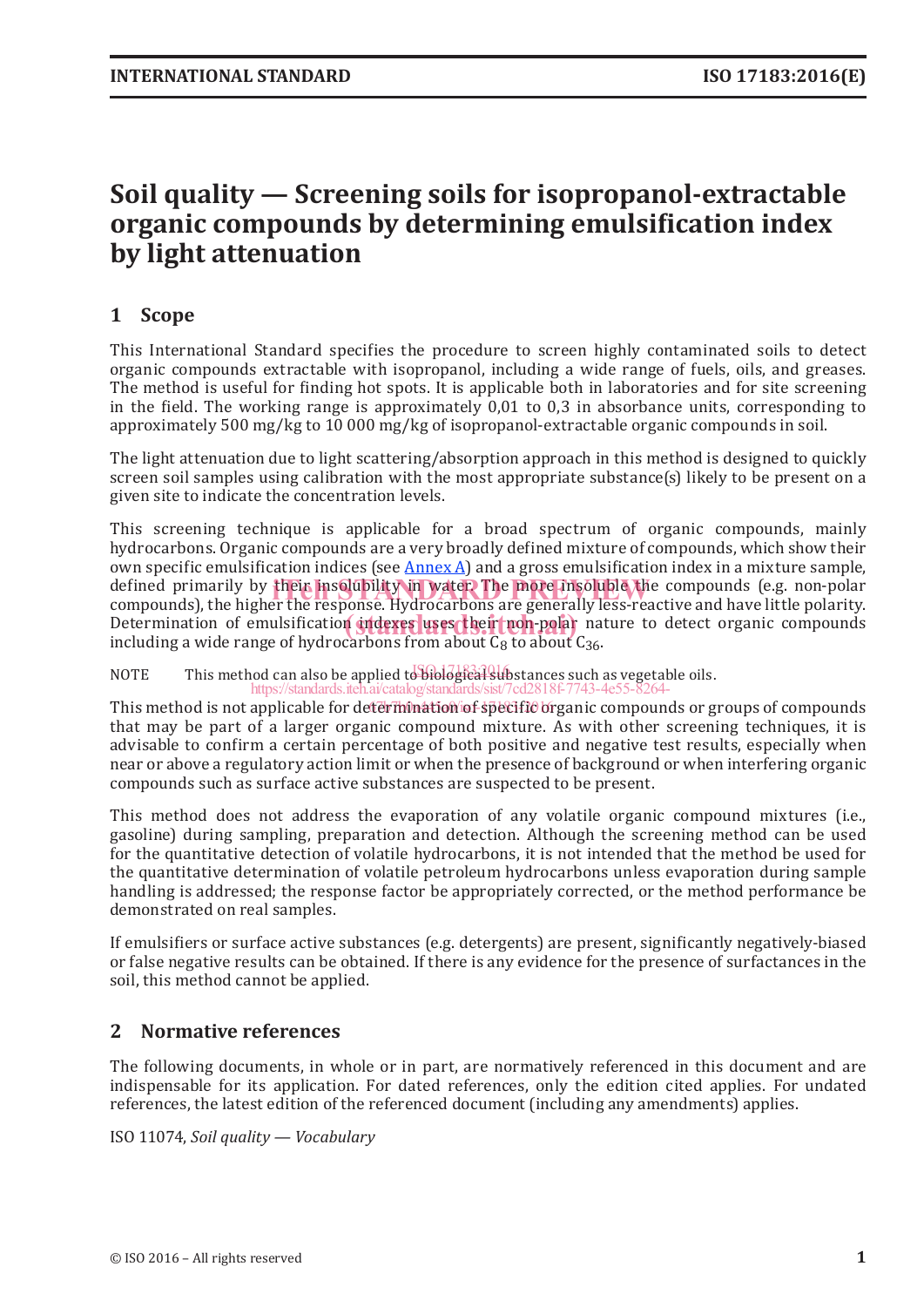#### **3 Terms and definitions**

For the purposes of this document, the terms and definitions given in ISO 11074 and the following apply.

#### **3.1**

#### **emulsification index**

ratio of the sample measured absorbance value under the conditions of this test compared with that of the single calibration standard

#### **4 Principle**

#### **4.1 General**

This emulsification method for detection of organic contaminants in soil consists of three basic steps:

- extraction: extraction of organic compounds from soil samples with isopropanol;
- salting-out: decrease the water solubility of the extracted organic compounds in the water diluted isopropanol by increasing the ionic strength of this solution adding sodium chloride solution (salting-out effect);
- detection: measuring the light absorbance at 585 nm of the resulting salting-out solution in a 10 mm path length cell.

## **4.2** Interferences or other surfactants NDARD PREVIEW

Surface-active agents such as soap and common surfactants adversely affect emulsification or reduce the degree thereof.

NOTE Shaking a mixture of 1 g of soil sample and 10 ml of water to look for formation of pronounced foam may be useful to confirm the probability that significant amounts of surface-active agents are present in soil 67b7b0a445a0/iso-17183-2016samples. ISO 17183:2016 e.of 1/g of soil sample and 10 ml of water to look for formation<br>https://standards.iteh.avcatalog/standards/sist/7cd2818f-7743-4e55-8264-

#### **5 Reagents**

#### **5.1 Isopropanol**.

#### **5.2 Sodium chloride solution 30 % (m/V)**.

Mix 300 g of water-free NaCl with approximately 500 ml of water and dilute to 1 l.

#### **6 Apparatus**

**6.1 Spectrometer**, handheld, portable, or laboratory spectrophotometer working at a wavelength range of  $(585 \pm 10)$  nm.

**6.2 Spoon**, metal or plastic (10 ml to 20 ml).

**6.3 Sample tube**, suitable glass tube (typically about 15 ml) with a tight-fitting cap for extraction by shaking.

**6.4 Glass cell**, 10 mm path length glass cell for assessing the degree of emulsification via light absorption at 585 nm. Disposable plastic 10 mm path length cells may also be used.